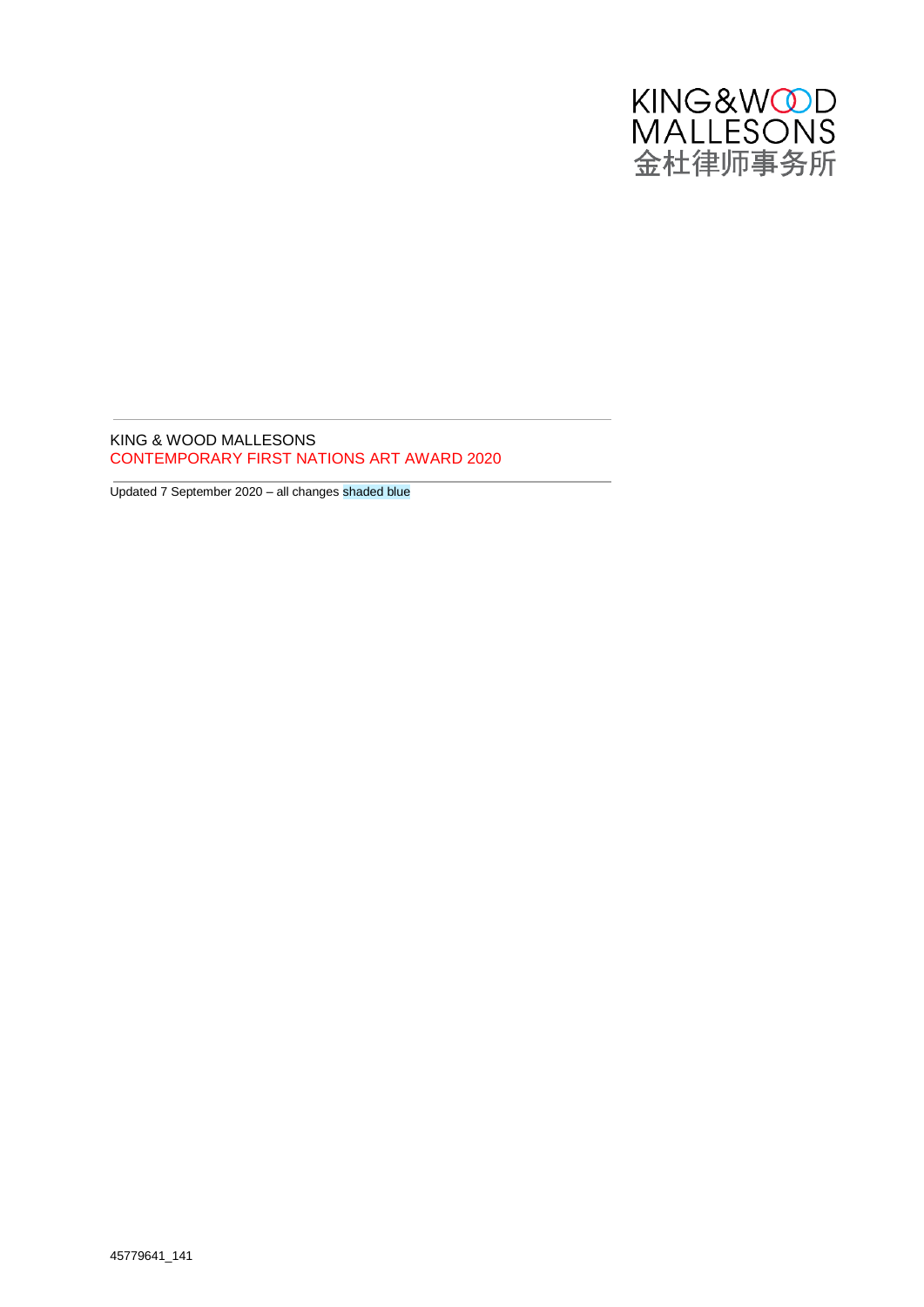### Purpose

The purpose of the King & Wood Mallesons Contemporary Aboriginal and Torres Strait Islander Art Award ("**King & Wood Mallesons Contemporary First Nations Art Award**") is to acknowledge the outstanding contribution made to Australian culture by Aboriginal and Torres Strait Islander artists in remote, regional and urban areas throughout Australia working in wall hung two or three dimensional media including painting, photography, drawing, printmaking, weaving, jewellery, acrylic glass, metal, works on bark or board, mixed media, digital media and sculpture.

The King & Wood Mallesons Contemporary First Nations Art Award is a biennial competition, which King & Wood Mallesons intends to hold over at least six years. The inaugural competition was held in 2018 as the King & Wood Mallesons Award – Contemporary First Nations Art Prize. The King & Wood Mallesons Contemporary First Nations Art Award has been established by KWM to promote and encourage the highest standards of First Nations art practice in Australia.

# About KWM

King & Wood Mallesons is Asia's first top tier international law firm – designed to connect Asia to the world, and the world to Asia.

With all the facets of a world-class law firm and a unique Asia perspective, we act as a bridge between East and West to support regional clients as they internationalise and western clients as they do business in the region.

We combine our global reach with deep local roots to help our clients navigate and cut through the cultural, regulatory and technical complexities of getting deals done in new markets.

Spanning 28 international offices located in the world's major financial centres and growth capitals, we offer clients an integrated team of more than 3000 lawyers with cross-border expertise and local know-how across a broad range of practices and sectors. Our clients range from global financial and corporate powerhouses through to start-ups and all levels of government.

While we have a proud legacy of excellence that spans more than 180 years, we have never lost our entrepreneurial spirit and drive for innovation. We challenge our clients and our people to think differently about what a law firm can be today, tomorrow and beyond. We care for our clients, staff and the communities in which we work.

*KWM Community Impact* deploys pro bono legal services, social mobility initiatives, skilled & community volunteering projects and philanthropy through a highly strategic, coordinated, holistic and multi-layered approach to reduce inequality & poverty among young people, especially First Nations young people. Through this approach, our award-winning social impact programme seeks to inspire & empower all of our people to work together to address some of the major justice challenges of our time. while creating a more just society. The key pillars of our strategic vision are to improve the legal system, to support equal justice & opportunities, and to strengthen civil society. Our grassroots work is at the core of our programme. We now want to use the knowledge gained through that work to explore major justice challenges and see what further contributions we, as an industry leader, can make to structural causes of inequality and poverty.

One of our key initiatives is our Reconciliation & Empowerment Project which is underpinned by our Stretch Reconciliation Action Plan (**Stretch RAP**). This large scale project reflects our firm's deep commitment to Aboriginal and Torres Strait Islander peoples, community controlled organisations and communities. Our Stretch RAP has 4 key areas of focus: (1) Strong Enterprises & Economic Development; (2) Supporting Indigenous Social Mobility via KWM Pathways; (3) Leading Systemic Reform & Advocacy via KWM Impact Assembly; and (4) Bolstering Support for Community-Led Change & Place-Based Initiatives. We are deeply proud of the extensive relationships KWM has developed with a wide-range of First Australians and First Nations businesses, not-for-profits, legal centres and academic institutions over recent years. We are honoured to work with and alongside so many Indigenous leaders.

### About the Awards

We have temporarily modified the format of the awards in 2020, in response to the far-reaching effects of COVID-19. There will be six (6)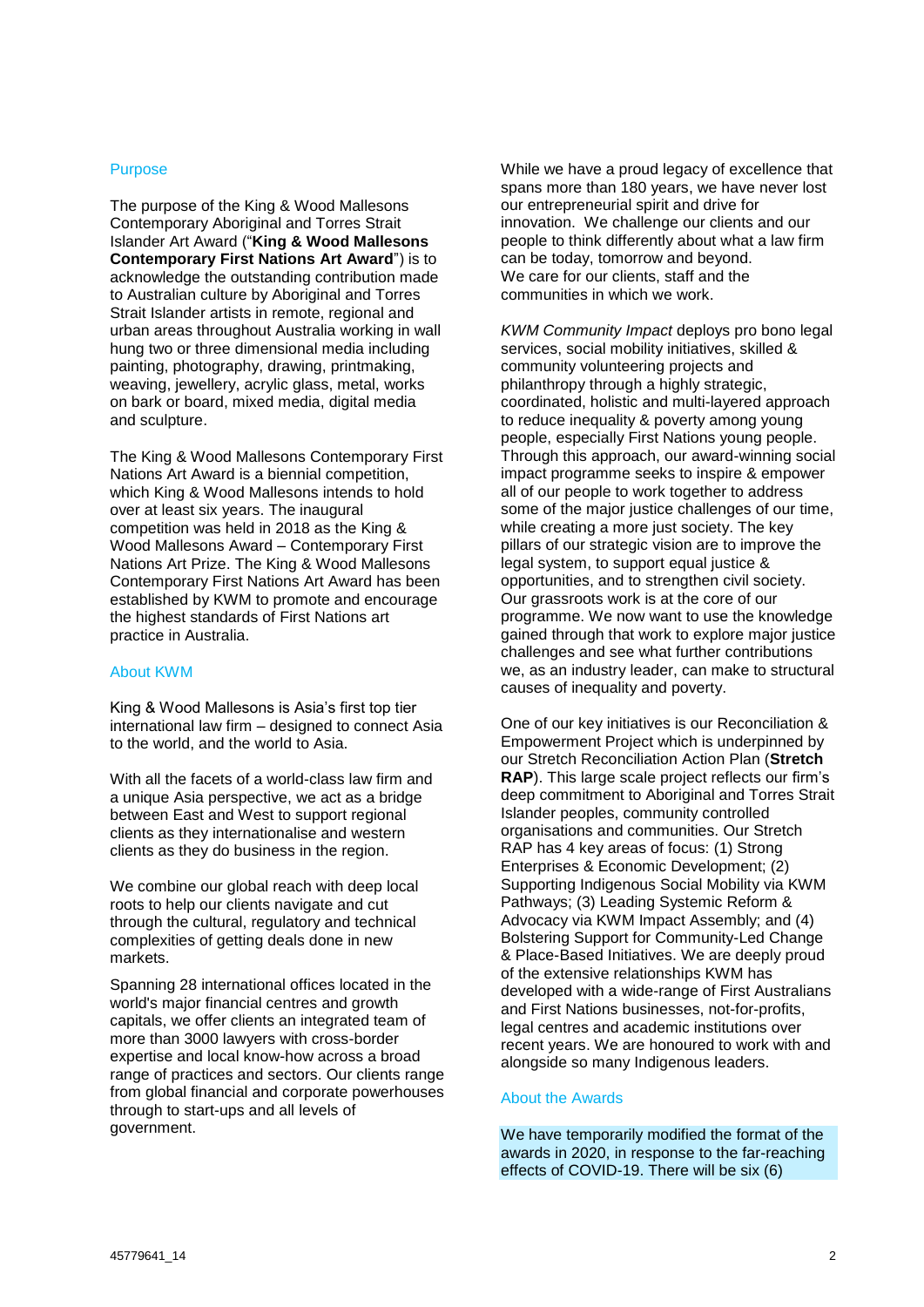#### awards announced as part of this art exhibition in November 2020.

There will be the King & Wood Mallesons Contemporary First Nations Art Award, the VIC Local Artist Award, the People's Choice Award and three additional Highly Commended Awards.

| Award                                                                   | Prize<br>money |
|-------------------------------------------------------------------------|----------------|
| King & Wood Mallesons<br><b>Contemporary First Nations Art</b><br>Award | \$20,000       |
| VIC Local Artist Award                                                  | \$5,000        |
| <b>Highly Commended Award</b>                                           | \$2,000        |
| <b>Highly Commended Award</b>                                           | \$2,000        |
| Highly Commended Award                                                  | \$2,000        |
| People's Choice Award                                                   | \$1,000        |

The art exhibition will be delivered virtually commencing October 2020, with a physical exhibition to occur at fortyfivedownstairs in July 2021. We have adjusted the format to create a powerful and high-impact opportunity for Aboriginal and Torres Strait Islander peoples, community-controlled organisations and communities amid COVID-19 and we will use our best efforts to ensure no artist is disadvantaged as a result of any changes.

### Key dates

#### **22 June 2020**

Entries open for Intention to Participate and Expression of Interest forms.

**26 June 2020** – Last day to submit optional Intention to Participate form.

#### **31 August 2020**

Final day to submit Expression of Interest (also referred to herein as the "**Entry Close Date**").

#### **4 September 2020**

Judging of Expressions of Interest and selection of finalists for the Virtual Art Exhibition and Art Exhibition.

#### **7 September 2020**

Between 25 and 35 finalists notified.

## **October 2020**

Finalist artworks, with Artist profiles, uploaded to Virtual Art Exhibition at

[https://www.kwmatsiartaward.com/.](https://www.kwmatsiartaward.com/) The Virtual Art Exhibition will conclude at King & Wood Mallesons' discretion, but no later than 14 days after the Art Exhibition.

#### **2 November 2020**

Judging of artwork on Virtual Art Exhibition at https://www.kwmatsiartaward.com and selection of the winners of the King & Wood Mallesons Contemporary First Nations Art Award & VIC Local Artist Award, & Highly Commended Awards.

#### **3 November 2020**

Winners of the King & Wood Mallesons Contemporary First Nations Art Award & VIC Local Artist Award & Highly Commended Awards announced at https://www.kwmatsiartaward.com/.

#### **3 November – 17 November 2020**

Voting for People's Choice Award at https://www.kwmatsiartaward.com/.

### **25 November 2020**

Winner of People's Choice Award announced.

#### **May – June 2021**

Depot collection deadlines for Finalist artworks. Final dates to be advised.

## **6 July 2021 – 29 July 2021**

Art Exhibition at fortyfivedownstairs for Finalist artworks and works awarded King & Wood Mallesons Contemporary First Nations Art Award, VIC Local Artist Award, the People's Choice Award or a Highly Commended Award ("**Winners**"). If Travelling Art Exhibition does not take place, Winners will travel back to regional depots upon conclusion of the Art Exhibition.

#### **12 July 2021**

Awards night and client event (by invitation only).

King & Wood Mallesons may need to make further changes to these key dates or adjustments to the structure of t the Art Exhibition to account for the impacts of COVID-19. King & Wood Mallesons will notify finalists as soon as possible of any changes.

#### About the Patron

**DJON MUNDINE OAM** Bandjalung people NSW -Djon Mundine OAM has an eminent career in contemporary Australian art. A foundational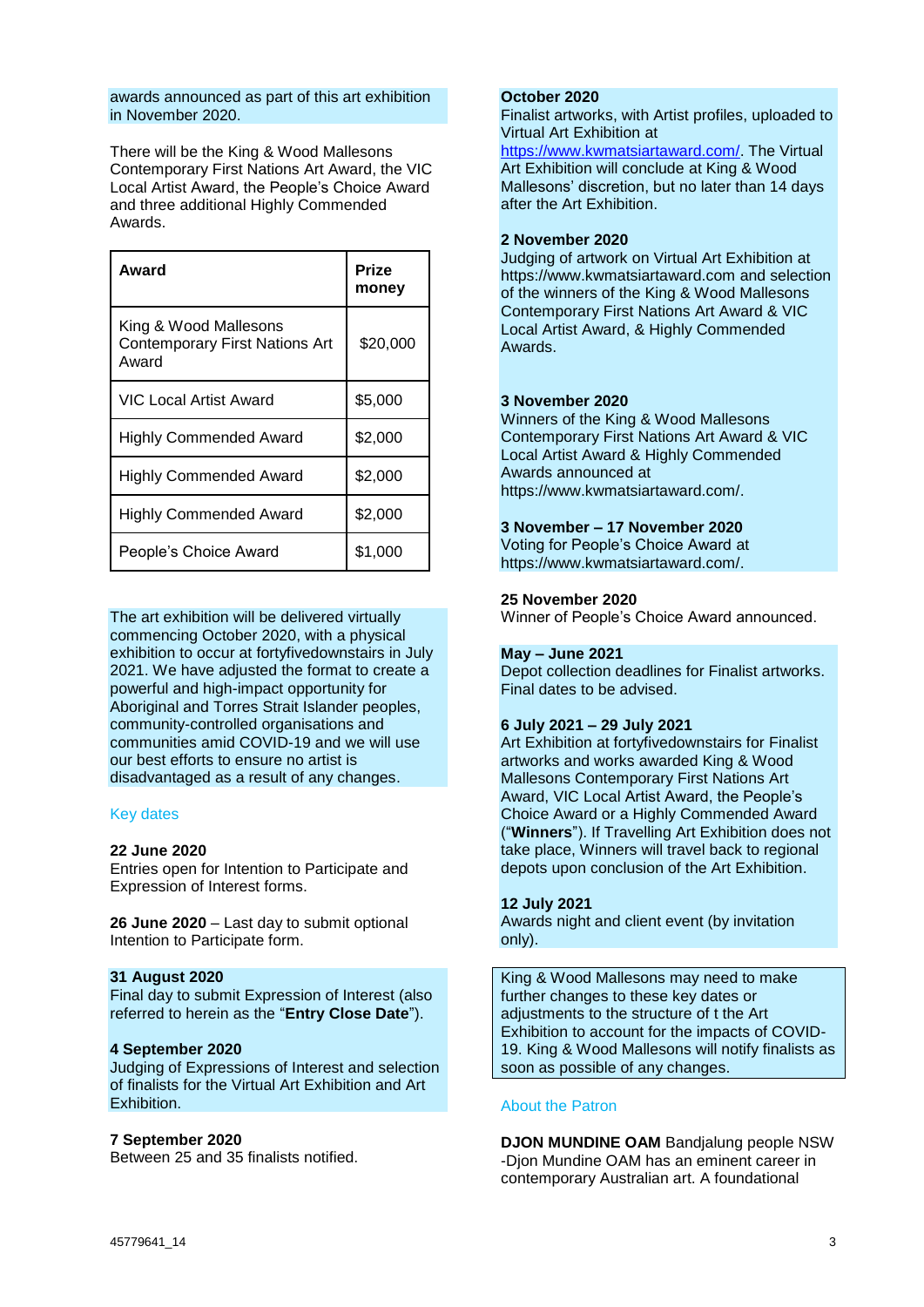figure in the criticism, development and exhibition of contemporary Aboriginal art, he is widely respected as an intellectual, activist and cultural leader. In May 2020, Australia Council for the Arts presented Djon with the prestigious Red Ochre Award (Lifetime Achievement) paying tribute to his outstanding lifetime achievement in the arts and for his contribution nationally and internationally to the recognition of Aboriginal and Torres Strait Islander arts, Aboriginal and Torres Strait Islander community, artistic leadership and arts practice. A soughtafter and innovative curator, the quality and volume of his writing and public speaking is a testimony to his influence, national and international reach. A commitment to grass-roots practice and development underlies his activities as curator, project leader, teacher and mentor to artists and communities across Australia. He was art and craft adviser at Milingimbi in 1979 and curator at Bula-bula Arts in Ramingining in Arnhem Land Aboriginal communities for sixteen years. In this time of regular attendance at large scale ceremonies and every day rituals, he was made aware of ethical behaviour, protocols, rules, and responsibilities, and group collaboration. Here he originated what has been described by then National Gallery of Australia (NGA) Director James Mollison as; "one of the greatest pieces of art ever to be created in this country", the *Aboriginal Memorial*, comprising 200 painted poles by forty-three artists from Ramingining and surrounds, each symbolising a year since the 1788 British invasion. The Memorial was central to the 1988 Biennale of Sydney and is on permanent display at the NGA. It should be remembered that the many cornerstone projects were created and completed whilst continuing to provide the community of artists hundreds of thousands of dollars in sales, and participating ceremonially in the community. He has held senior curatorial positions in national and international institutions including the National Museum of Australia, the Museum of Contemporary Art, the Art Gallery of New South Wales and Campbelltown Art Centre, Queensland Art Gallery, while also working with regional and community-based organisations across Australia. A passionate advocate for self-determination, in 1987 he was an active founding member of the Association of Northern, Kimberley and Arnhem Aboriginal Artists (ANKAAA), the peak advocacy and support agency for Aboriginal artists working individually and through 48 remote art centres spread across a vast area of approximately 1 million square kilometres. The organisation was founded as a strategy to ensure that the evolution and creation of Aboriginal art be determined by culturally active Aboriginal communities, and by bureaucracies in cities, or commercial galleries. Lifting the scale

of public funding to Aboriginal art was central to this aim (and was seen) as a device to support the release of positive memories for Aboriginal people generally, and an educative tool in conscious raising for the Australian non-Aboriginal population, conveying another history, another way of being. Djon has exhibited and lectured in Bangladesh, Belgium, Brazil, Canada, China, Cuba, Denmark, England, France, Germany, Holland, India, Ireland, Italy, Japan, New Caledonia, New Zealand, Papua New Guinea, Russia, Scotland, Singapore, Spain, Sri Lanka, Switzerland, Taiwan, Thailand, Tahiti, and the USA.

His recent work as an independent curator includes exhibitions such as *Sixth Sense* (2016), National Art School Gallery, *Whisper in My Mask* (co-curated with Natalie King for the Tarrawarra Biennial, 2014). His radical curatorial approach is exemplified by the evolution of the multi-award-winning performance video installation, *Bungaree's Farm* (2015, toured nationally in 2015–16) from *Bungaree: The First Australian* (2012), an exhibition and catalogue of commissioned artworks by sixteen NSW Aboriginal artists for Mosman Art Gallery. This was further reinforced in *Four Women: I Do Belong, Double*, at the Lismore Art Gallery (2017) and *Boomalli Ten: 30thAnniversary* exhibition (2017), *Fiona Foley-Retrospective* Ballarat International Foto Bienial (2019) and NSA Sydney (Jan. 2020). This year's *Three Views;* Karla Dickens, Adam Hill (aka Blak Douglas), and Jason Wing (Jan.2020) in the Armoured Casemates, Chowder Bay Rd., Georges Heads. Djon's insistence that "Art is a social act" underlies his practice, cultural leadership and working methodologies, reflecting a contemporary application of sophisticated social technologies and diplomacy characteristic of Aboriginal society. Throughout his career, he has adhered steadfastly to a recurring theme: that Aboriginal people be recognised—as First People in all their diversity, and as part of the Constitution.

# About the Judges

#### **Myles Russell-Cook**

Myles Russell-Cook is the Curator of Indigenous Art at the National Gallery of Victoria. He is jointly responsible for the National Gallery of Victoria's collections of Aboriginal and Torres Strait Islander Art and the Art of Oceania, Prehispanic America and Africa. Myles passion is for First Nations contemporary art, and much of his influence and inspiration comes from his own maternal Aboriginal heritage in Western Victoria with connections into Tasmania and the Bass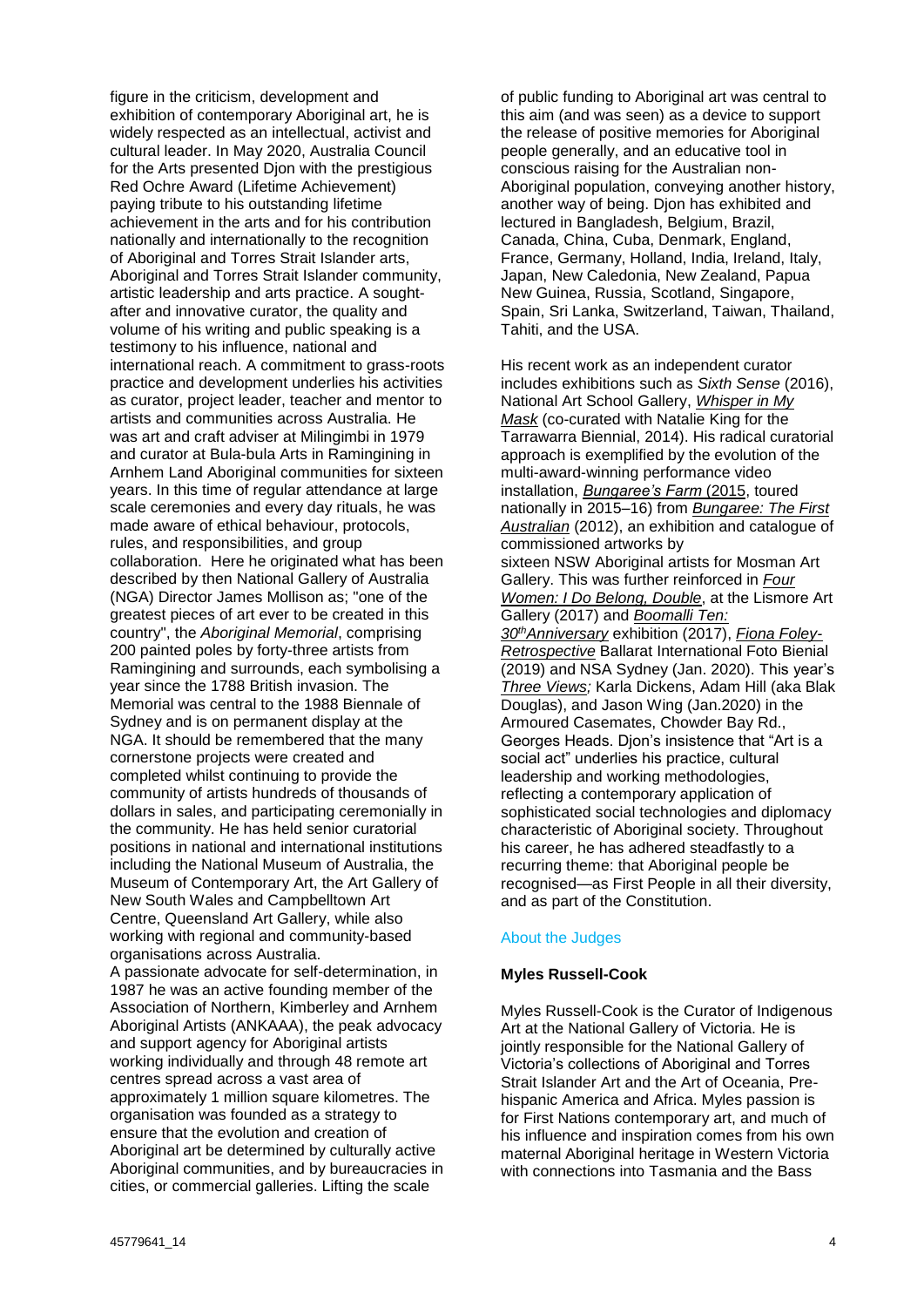Strait islands. Myles has lectured in Art History, Design Anthropology and Indigenous Studies at Swinburne University, and he is currently coeditor of the NGV's annual scholarly publication, *The Art Journal*.

### **Shonae Hobson**

Shonae Hobson is a *Kaantju/Umpila* woman from Coen, Cape York Peninsula. Shonae graduated with a Bachelor of Arts, majoring in Anthropology and Art History from the University of Melbourne. She has worked in a variety of arts and cultural spaces, including as the assistant curator for the *Awaken* exhibition at the University of Melbourne, as a research intern for Northern Australian Collections online at the Melbourne Museum and as Project Officer for the Coen Regional Aboriginal Corporation Women's Centre. Shonae is a board member for Regional Arts Australia and currently resides on Dja Dja Wurrung Country where she holds the position of First Nations Curator at Bendigo Art Gallery.

### **Stacie Piper**

Stacie is an active member of her Victorian Community, from the Wurundjeri, Djadjawurrung and Ngurai Illum-Wurrung people of the Kulin Nation. A Djirri Djirri Dancer, and the current Chairperson of the Victorian NAIDOC Committee, and Mother, Daughter, Sister, Aunty to many.

Stacie holds the position of Yalingwa Curator at TarraWarra Museum of Art in Healesville, Victoria, where she will conceive, curate and realise a major exhibition of First Peoples art, set to open in 2021. The position forms part of a major First Peoples visual arts initiative, backed by a partnership between the Victorian Government, the Australian Centre for Contemporary Art (ACCA) and TarraWarra Museum of Art.

Previously Stacie held the position of Project Officer and Curator for Museums Victoria, where she was accountable for engaging with the Victorian First Peoples community and developed a program of exhibitions and events including Ganbu Yalingbu, Ngulu-Bulok 'One Day, Many Voices', marking the 50th anniversary of the 1967 Referendum; Marrambik 'I Am', honouring the late Lin Onus along with four Victorian artists of comic and cosplay pop culture; 'Because Of Her We Can', aligned with NAIDOC Week 2018 and, 'Silent Witness: A Window To The Past', featuring photographs of scar trees by Uncle Jim Berg, Senior Gunditjmara Elder.

Stacie has a great love for community, a desire to support and witness the progress of First Peoples, and a drive in caring for country.

### 2018 Winners

**King & Wood Mallesons Award - Contemporary First Nations Art Prize**: Teena McCarthy (Barkindji), *Kopi in the Mourning*, 2018

**NSW Local Artist Award:** Amala Groom (Wiradjuri) and Nicole Monks (Wajarri), *Reframed*, 2018.

**People's Choice Award**: Tony Albert (Girramay,Yidinji, Kuku Yalanji), *Weight of the World*, 2018.

Note: The 2018 King & Wood Mallesons Award – Contemporary First Nations Art Prize only accepted entries for wall hung two or three dimensional media including painting, photography, printmaking, works on bark or board, metal, acrylic glass and mixed media. Digital media, jewellery, weaving and sculptures were ineligible.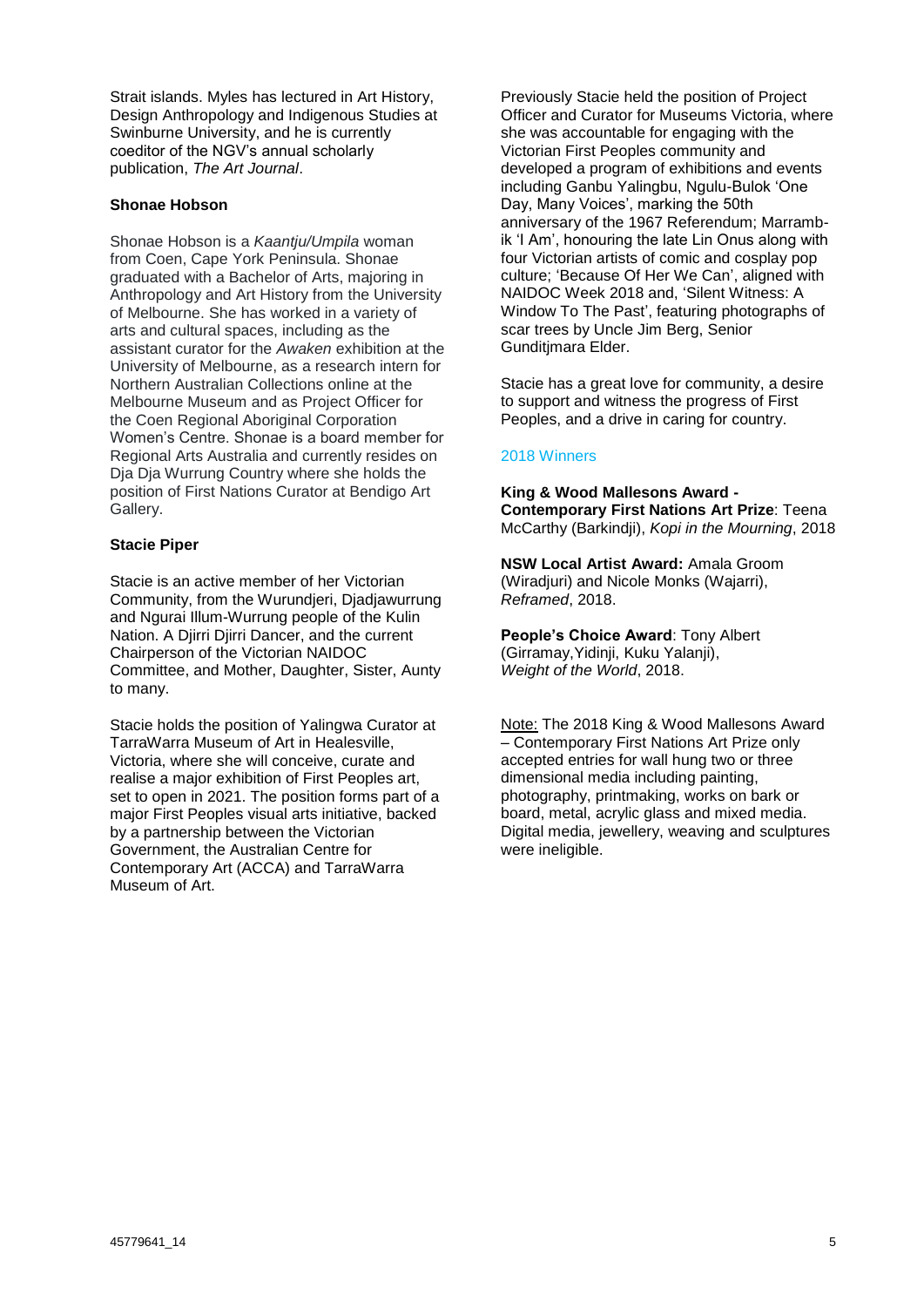## Terms and Conditions

Information about how to enter and the prizes form part of these Terms and Conditions. By participating, entrants agree to be bound by these Terms and Conditions. Entries must comply with these Terms and Conditions to be valid.

"**Eligible Artwork**" means artwork which meets the requirements set out in clause [2](#page-7-0) and otherwise complies with these Terms and Conditions.

A reference to:

- "**Artist**" or "**Winner**" includes all artists in the instance of a collaborative work;
- "**Finalist**" refers to either the finalist Eligible Artwork or the Artist, as the context requires, and
- "**Winner**" refers to either the winning Eligible Artwork or the winning Artist, as the context requires.

All capitalised terms have the meaning given in these Terms and Conditions.

These Terms and Conditions were updated by King & Wood Mallesons on 7 September 2020 to adjust the structure of the award and change the key dates in response to COVID-19. Updated sections have been shaded blue.

#### **1 Entry requirements**

### 1.1 Entry period

The competition opens on 22 June 2020 9.00am AEST and closes at midnight AEST on 31 August 2020 ("**Entry Period**"). Entries must be received by King & Wood Mallesons ("**KWM**") at the addresses provided in clause [1.3\(b\)](#page-5-0) during the Entry Period. Expression of Interest form ("**EOI**") received by KWM after midnight AEST on 31 August 2020 ("**Entry Close Date**") will not be accepted.

Artists may also submit an Intention to Participate form prior to submitting their entry formally in an EOI. The Intention to Participate form is not mandatory.

# <span id="page-5-2"></span>1.2 Artist's identity, age and residence

Entry is open to living artists of Aboriginal or Torres Strait Islander descent ("**First Nations**") aged 18 years or older who are citizens of Australia or have held permanent Australian resident status for at least 12 months preceding the Entry Close Date ("**Artist**").

In order to be eligible to win the VIC Local Artist Award, the Artist must belong to a Victorian First Nations clan or custodian group.

# <span id="page-5-1"></span>1.3 How to enter

To enter during the Entry Period each Artist (or their authorised representatives or agent) must:

(a) fully complete an EOI, including all the Artist's personal details, agent details (if applicable), Eligible Artwork details, 200 to 300 word statement about the Eligible Artwork and a maximum 500 word biography about the Artist;

- <span id="page-5-0"></span>(b) submit the EOI, together with:
	- (i) a portrait photo of the Artist and a photo of the Artist beside the Eligible Artwork, both good quality high resolution images;
	- (ii) in the case of any non-digital artwork, a good quality high resolution photo of the Eligible Artwork;
	- (iii) in the case of digital artwork, the fully completed Eligible Artwork;

(in hard copy or electronically, including on a CD or USB, via KWM Share or as an email attachment) to KWM by any of the following methods:

**email to** kwmatsiartaward@au.kwm.com Attention: Amelia McColl; or

# **post to**

King & Wood Mallesons, Level 27, Collins Arch, 447 Collins St Melbourne VIC 3000 Attention: Amelia McColl; or

#### **filesharing** via

KWM Share, King & Wood Mallesons' filesharing platform, as a downloadable link – *recommended for digital media*. Please note that the Artist or the Artist's agent must contact kwmatsiartaward@au.kwm.com (Attention: Amelia McColl) to obtain a link to KWM Share before the Entry Close Date.

# 1.4 Limits on entry

Limit of one entry per Artist. Each Artist may submit one Eligible Artwork either as an individual Artist or as a collaboration of several Artists responsible for one Eligible Artwork.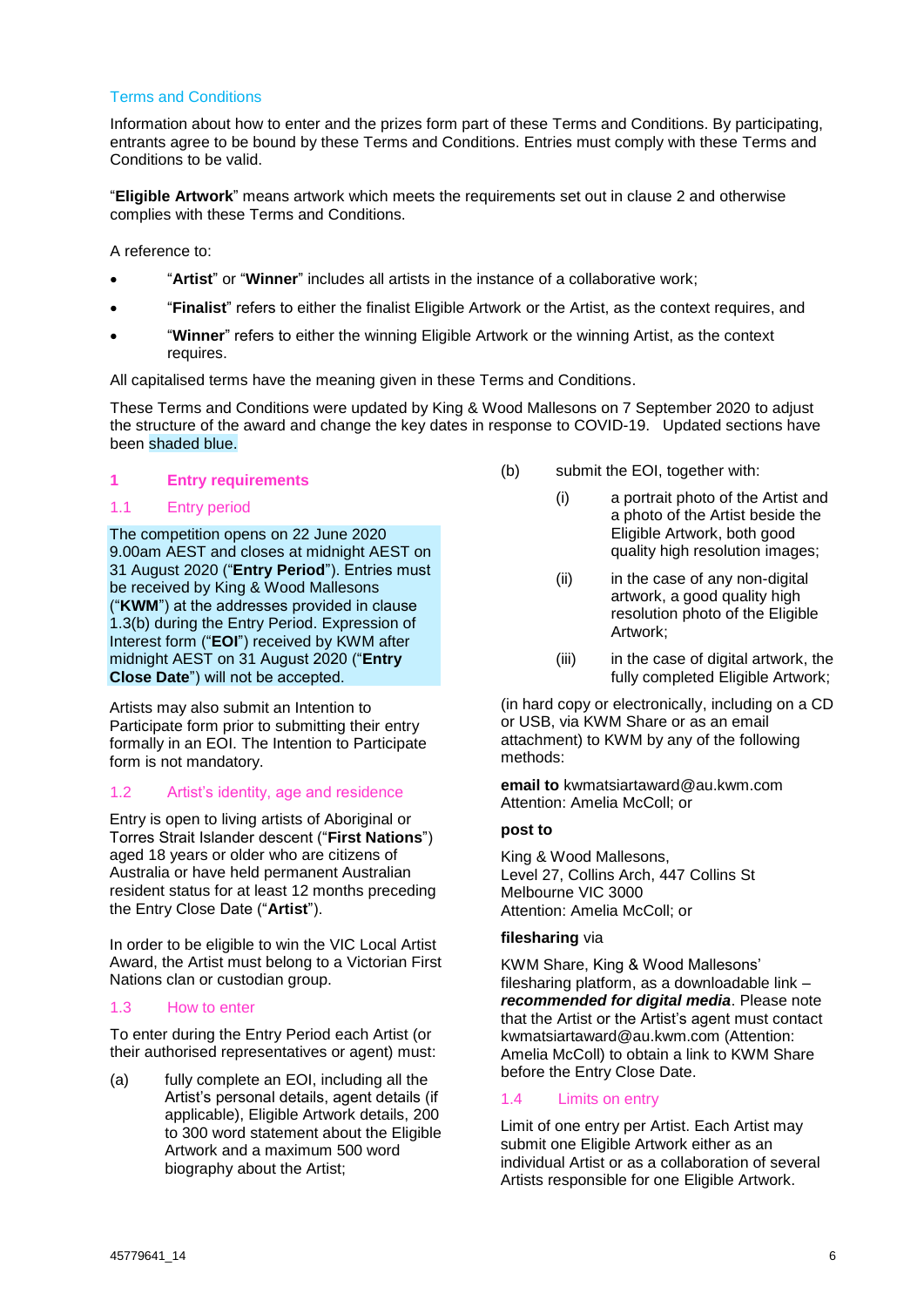### 1.5 Judging and notification of Finalists and winners

- (a) This competition is a game of skill. Chance plays no part in determining the Winners. All entries will be judged individually on their merits based on how well they satisfy the definition of being a "Contemporary First Nations Artwork of the highest standard".
- (b) Entries will be judged by a panel of judges comprised of First Nations male and female curators ("**Judges**").
- (c) The first round of judging for selection of the Eligible Artworks, based on the submissions provided with the EOIs, will take place on 4 September 2020. Between 25 and 35 of the Eligible Artworks which are "Contemporary First Nations Artwork of the highest standard", as determined by the Judges, will be selected as "**Finalists**". King & Wood Mallesons will display the Finalists virtually at

https://www.kwmatsiartaward.com ("**Virtual Art Exhibition**") and physically at fortyfivedownstairs exhibition in July 2021 ("**Art Exhibition**"). However, King & Wood Mallesons may make further adjustments to the structure of the Virtual Art Exhibition and Art Exhibition, due to COVID-19. King & Wood Mallesons will notify Finalists as soon as possible of any such change.

- (d) All Finalists (or such Artist's agent if one is specified in their EOI) will be notified by email and/or telephone on or after 7 September 2020. The Finalist and content and information provided in the EOI or otherwise by the Artist may or may not be displayed on the website https://www.kwmatsiartaward.com/ from 7 September 2020 until up to 14 days after the conclusion of the Art Exhibition, including as part of the Virtual Art Exhibition, at King & Wood Mallesons' discretion.
- (e) Finalists must:
	- (i) deliver the non-digital Finalist in a state ready for display in accordance with clauses [2](#page-7-0) and [3](#page-9-0) to a regional depot of KWM's appointed logistics provider ("**Regional Depot**"). A non-digital Finalist must be dry at the time of delivery to the Regional Depot. The locations and deadlines for delivery to the Regional Depot are described in clause [9;](#page-14-0) and

(ii) submit a video of the Artist speaking about their Eligible Artwork and its connection to the First Nations community. The video must be between 2 - 5 minutes duration, comply with any technical requirements notified to the Artist and be submitted via any of the methods specified in clause [1.3](#page-5-1) on or before 18 October 2020.

# (f) The Finalist will be displayed at the:

- (i) Virtual Art Exhibition at <https://www.kwmatsiartaward.com/> from October 2020 and will conclude at King & Wood Mallesons' discretion, but no later than 14 days after the Art Exhibition.in October 2020; and
- (ii) Art Exhibition at fortyfivedownstairs from 6 July 2021 – 29 July 2021. KWM will consult with art installation experts to install the Finalist in the Art Exhibition space.
- (g) The Finalists will be judged virtually on 2 November 2020. The Finalist which is the "Contemporary First Nations Artwork of the highest standard" overall, as determined by the Judges, will win the King & Wood Mallesons Contemporary First Nations Art Award. This award will be selected by the Judges first. The Judges will then consider the remaining Finalists and the Finalist of the highest standard from Victoria (in accordance with the eligibility criteria in clause [1.2\)](#page-5-2) will win the VIC Local Artist Award. The Judges will then consider the remaining Finalists and the three (3) Finalists of the highest standard will win a Highly Commended Award.
- (h) The Judges' decision is final and binding – no correspondence will be entered into.
- (i) The Winners of the King & Wood Mallesons Contemporary First Nations Art Award, the VIC Local Artist Award and the three (3) High Commended Awards (or such Artists' agents if one is specified in their EOI) will be notified by email and/or telephone by 5:00pm on 3 November 2020.
- (j) The Winner of the People's Choice Award is not decided by the Judges, but is awarded to the Finalist which receives the highest number of votes between 3 November – 17 November 2020 in the Virtual Art Exhibition, but cannot be a Finalist which was awarded either the King & Wood Mallesons Contemporary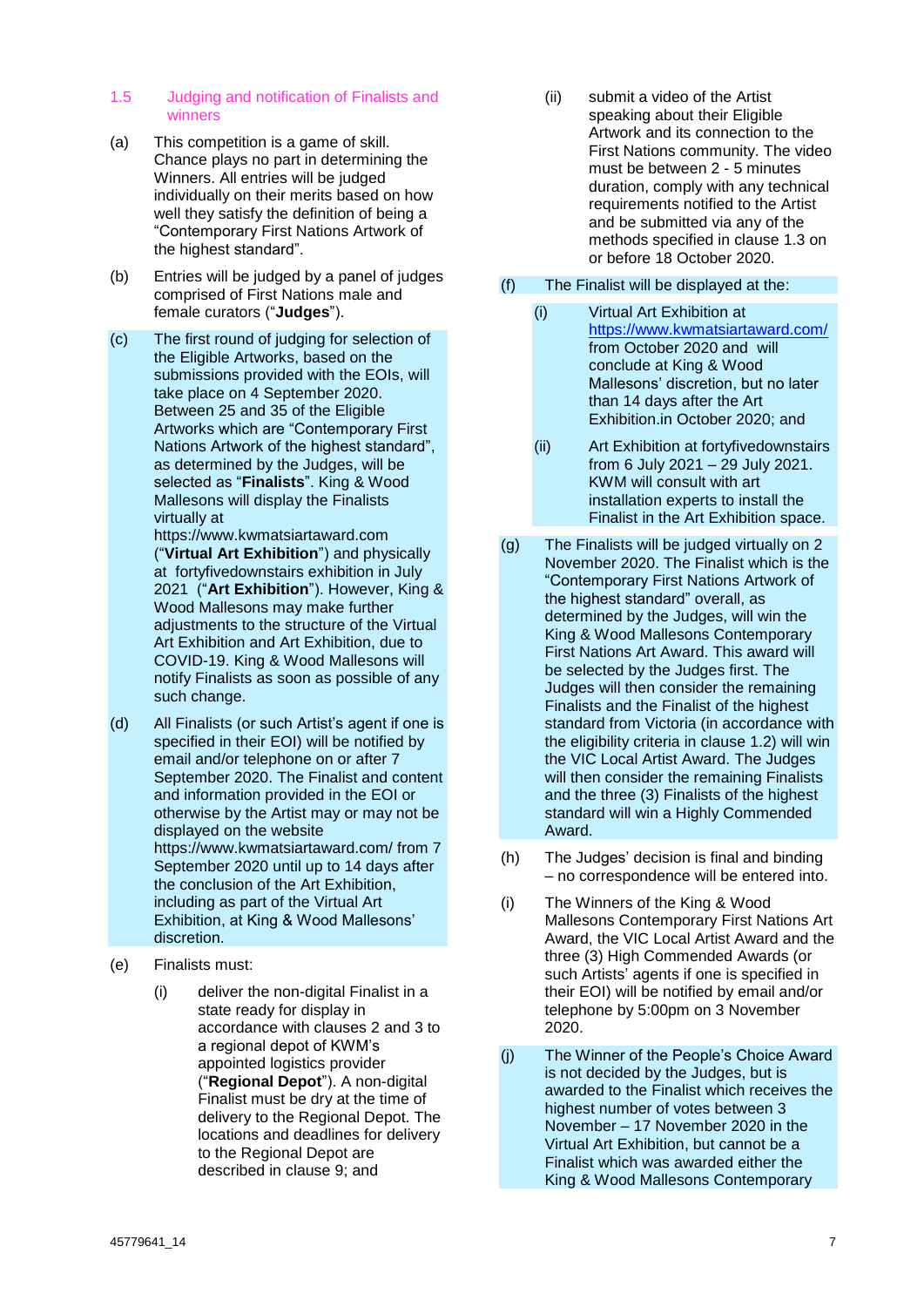First Nations Art Award, the VIC Local Artist Award or the three (3) Highly Commended Awards.

- (k) The Winner of the People's Choice Award (or such Artist's agent if one is specified in their EOI) will be notified by email and/or telephone by 5pm on 25 November 2020.
- (l) The People's Choice Award Winner will be announced at [https://www.kwmatsiartaward.](https://www.kwmatsiartaward/)com/ on or about 25 November 2020.
- (m) The names and images of the Winners (Artists and their Eligible Artworks) of the King & Wood Mallesons Contemporary First Nations Art Award, the VIC Local Artist Award and the three (3) Highly Commended Awards will be publicly announced on 3 November 2020 at [https://www.kwmatsiartaward.](https://www.kwmatsiartaward/)
- (n) Attendance at the awards night on 12 July 2021, is by invitation only.
- <span id="page-7-2"></span>1.6 Representations and Warranties

By submitting an EOI, the Artist represents and warrants to KWM that:

- (a) the Eligible Artwork is original and does not infringe the intellectual property rights of any third party;
- (b) the Artist/s agrees to their Eligible Artwork being made available for public viewing;
- (c) the Artist/s own the copyright in the Eligible Artwork or is entitled to, and has obtained the relevant copyright and other intellectual property rights permission to, submit the Eligible Artwork for the purposes of this competition and use the Eligible Artwork in the manner contemplated by these terms;
- (d) the Artist/s will not misrepresent themselves or their Eligible Artwork;
- (e) the Artist/s will not knowingly be involved in any conduct or activity that may harm the reputation of KWM or defame any class or group and that the Eligible Artwork is appropriate for general viewing;
- (f) the submission of the Eligible Artwork and the use of the Eligible Artwork as contemplated by these Terms and Conditions is in accordance with the Notice of Custodial Interest (if applicable);
- (g) the Artist/s confirms that the Artist/s has the consent of the relevant person to the

inclusion of any images of that person in the Eligible Artwork and can produce that consent on request; and

(h) the Artist consents to KWM dealing directly with any agent (including any art gallery or art centre or art centre collective) that the Artist has indicated on their EOI is their representative for the purposes of this competition and the Art Exhibition.

In the case of a collaborative work, these representations and warranties are given by each Artist that submits an EOI.

# <span id="page-7-0"></span>**2 Types of Eligible Artworks for selection**

### <span id="page-7-1"></span>2.1 General requirements of Eligible **Artworks**

The artwork can be a painting, photograph, drawing, printmaking work, weaving, jewellery, acrylic glass, work on metal, work on bark or board, mixed media, digital media or sculpture. To qualify as an Eligible Artwork, the artwork must:

- (a) be an original, complete and dry work of the Artist that is owned by the Artist;
- (b) have been created within the previous 12 months before the Entry Close Date, unless it is a Substitute accepted under clause [2.2\(b\);](#page-8-0)
- (c) subject to clause [2.2\(a\),](#page-8-1) not have been previously exhibited publicly or entered into another art award, prize or competition;
- (d) be suitable for exhibition and display in public places;
- (e) comply with the following dimensional and weight restrictions:
	- (i) in the case of a wall hung 2 dimensional artwork, be no larger than 2000mm x 1500mm, able to be handled by one person and with a maximum weight of 20kg;
	- (ii) in the case of a sculpture or a wall hung 3 dimensional artwork, be no larger than:

Bark 1000 w x 1800mm h

Poles 200 w x 200 d x 2200mm h

Other 500 w x 500 d x 500mm h

able to be handled by one person and with a maximum weight of 35kg;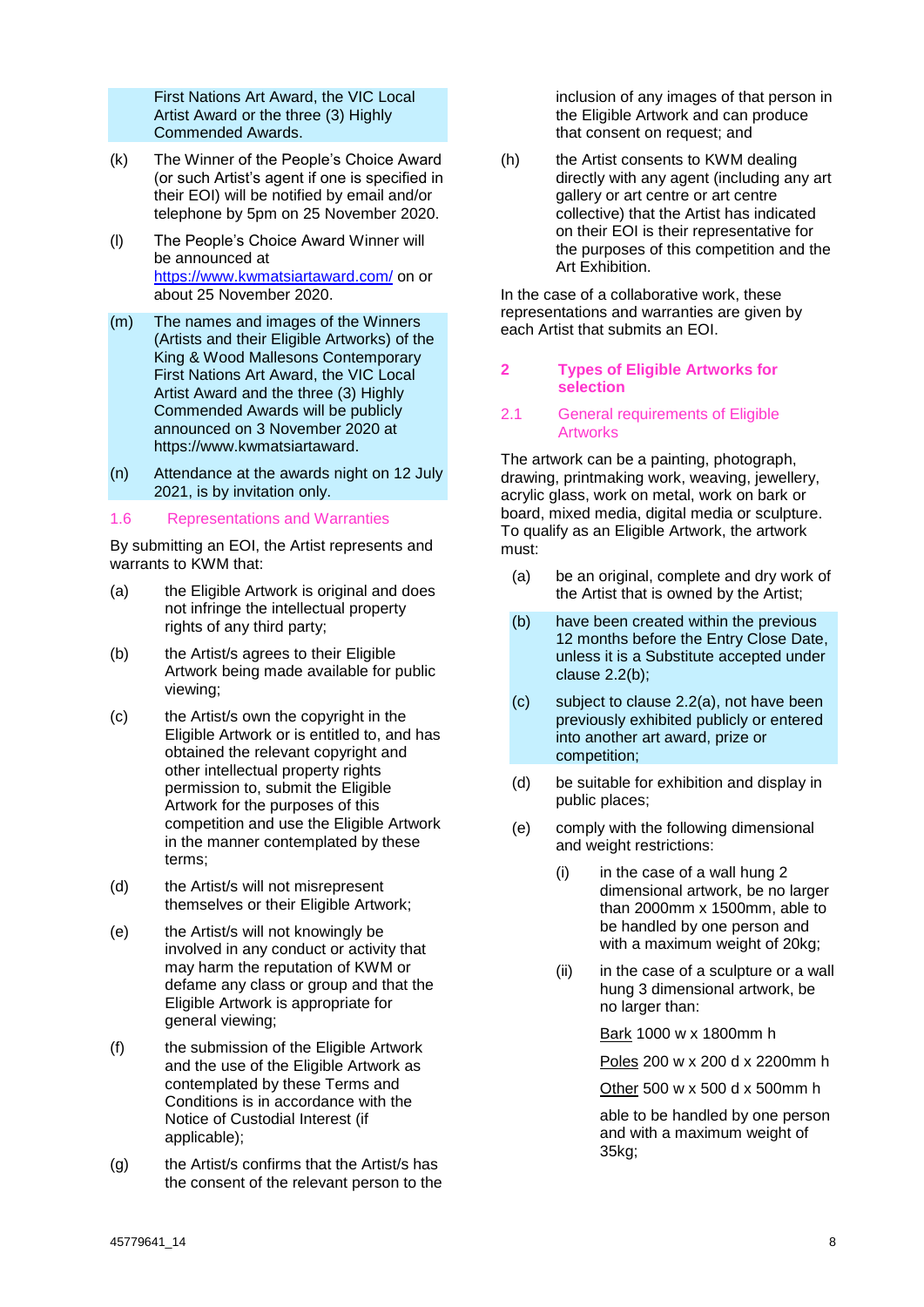(iii) in the case of any wall hung art work have 'D' ring fixtures attached for hanging; or the Artist gives permission for appropriate fixtures to be attached at the time of hanging at the Art Exhibition,

## (an "**Eligible Artwork**").

### <span id="page-8-2"></span>2.2 Update to requirements due to COVID-19

If an Eligible Artwork is selected as a Finalist, KWM will not prohibit the sale or exhibition of the Eligible Artwork prior to the Art Exhibition. The Artist may:

- <span id="page-8-1"></span>(a) exhibit or sell the Finalist, subject to the condition that the Finalist will be made available to KWM for showing for the entirety of the Art Exhibition or Travelling Art Exhibition; or
- <span id="page-8-0"></span>(b) if the Eligible Artwork is **not** a Winner, submit a substitute Eligible Artwork to KWM at least seven (7) days prior to the applicable Regional Depot cut-off date, which complies with the general requirements in clause [2.1](#page-7-1) and any additional requirements specific to that type of artwork, and which KWM may or may not accept based on the recommendation of the judges in their sole discretion ("**Substitute**"). The Artist makes the representations and warranties in clause [1.6](#page-7-2) and grants all licences in clause [5](#page-12-0) in relation to any Substitute and all references to the 'Finalist' in these Terms and Conditions will refer to the Substitute.

All requirements relating to packing and delivery to a Regional Depot only apply to Finalists and do not apply until the updated depot collection date – to be advised but approximately May to June 2021.

The Artist must take due care of the Finalist Eligible Artwork, including storing it appropriately, before delivery to the Regional Depot.

#### 2.3 Requirements of Canvas and Framed Artworks

In addition to the general requirements set out in clause [2.1,](#page-7-1) if the Eligible Artwork is a canvas or framed artwork:

- (a) it must be stretched;
- (b) the canvas is to be framed before being shipped to a Regional Depot. When framing, acrylic glass should be used,

rather than glass, to prevent damage should breakage occur in transit; and

- (c) it must be packaged securely in Tyvek and bubblewrap by the Artist prior to delivery to a Regional Depot, including proper markings for handling, transport and storage; and
- (d) if the Eligible Artwork is sensitive to changes in temperature or humidity or is fragile or unstable, the Artist must disclose that to KWM in the display recommendations in the EOI and notify the Regional Depot upon acceptance.

### 2.4 Requirements of works on bark

In addition to the general requirements set out in clause [2.1,](#page-7-1) if the Eligible Artwork is a work on bark:

- (a) the appropriate bark strapping or hanging frame is required to be attached to the work on bark ahead of shipping that is suitable for it to be hung on an art exhibition wall;
- (b) care should be taken that fixatives/binders used are sufficient to prevent the pigment from flaking, smudging and lifting from the surface; and
- (c) it must be packaged securely in Tyvek and bubblewrap by the Artist prior to delivery to a Regional Depot, including proper markings for handling, transport and storage; and
- (d) if the Eligible Artwork is sensitive to changes in temperature or humidity or is fragile or unstable, the Artist must disclose that to KWM in the display recommendations in the EOI and notify the Regional Depot upon acceptance.

# 2.5 Requirements of Photographs

In addition to the general requirements set out in clause [2.1,](#page-7-1) if the Eligible Artwork is a photograph:

- (a) the photograph must be an original photograph in landscape or portrait format produced entirely by the Artist. It must not contain any trademarks or copyright material owned in whole, or in part, by a third party or violate any persons' rights of privacy;
- (b) images submitted with watermarks or branding on them will not be considered for judging; and
- (c) it must be packaged securely in Tyvek and bubblewrap by the Artist prior to delivery to a Regional Depot, including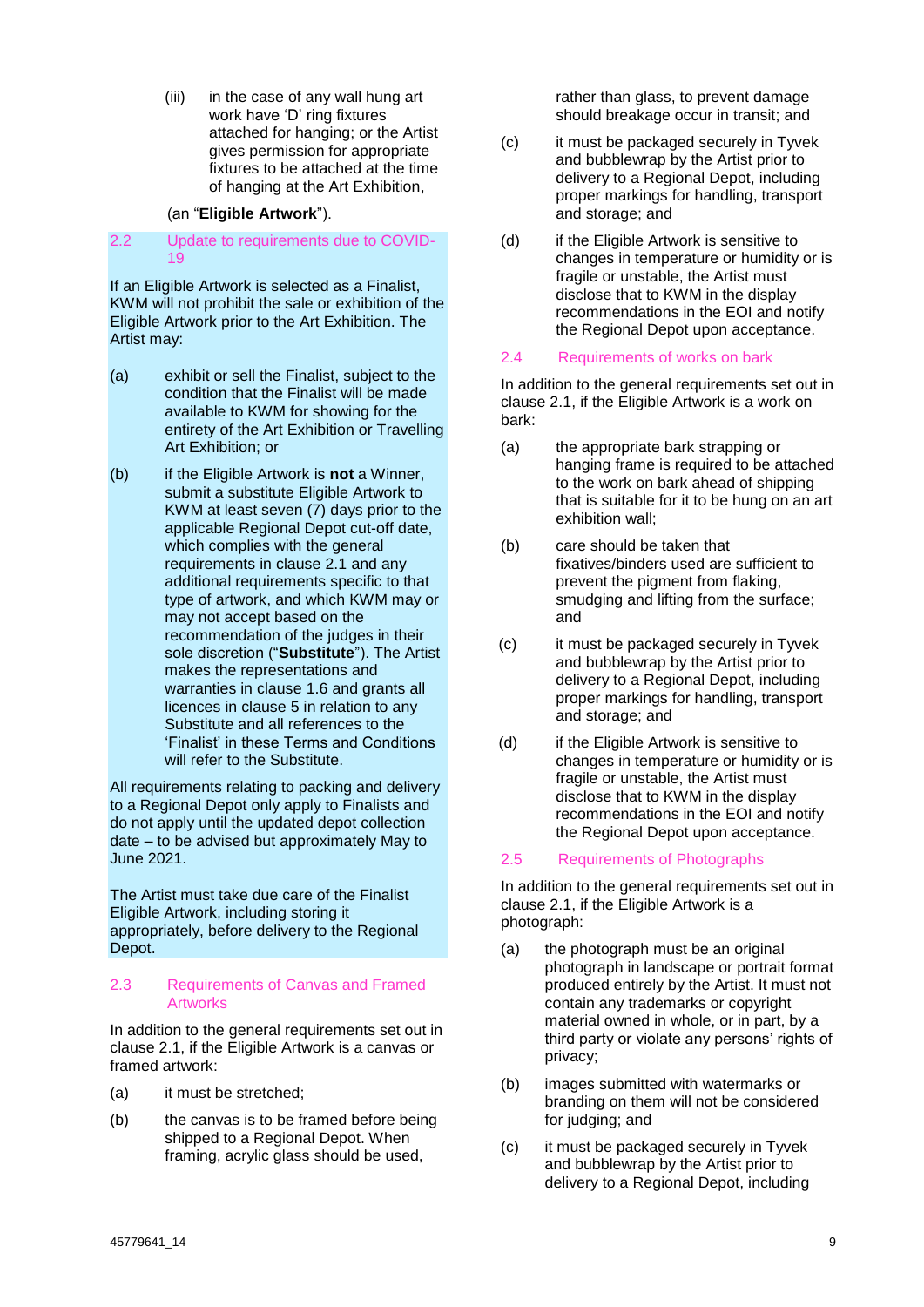proper markings for handling, transport and storage.

### 2.6 Requirements for digital media

In addition to the general requirements set out in clause [2.1,](#page-7-1) if the Eligible Artwork is digital media, the Eligible Artwork must:

- (a) be accompanied by a list of technical requirements and recommendations for display of the artwork in the EOI;
- (b) if the Eligible Artwork includes film or moving images:
	- (i) be provided via KWM Share (see clause [1.3](#page-5-1) for details); and
	- (ii) include a version with subtitles in English, if necessary,
- (c) not require any specialist equipment for display other than being compatible to view or play on a laptop or PC computer. Please note such equipment will be provided by KWM and must not be provided by the Artist or delivered by the Artist to a Regional Depot; and
- (d) not contain any trademarks or copyright material owned in whole, or in part, by a third party or violate any persons' rights of privacy.
- 2.7 Requirements for sculpture and other 3D artwork

In addition to the general requirements set out in clause [2.1,](#page-7-1) if the Eligible Artwork is sculpture, the Eligible Artwork must:

- (a) be packaged securely in Tyvek and bubble wrap and nested into crushed paper or tissue and packed into a carton, by the Artist prior to being delivered to a Regional Depot, including proper markings for handling, transport and storage;
- (b) if it includes organic materials, be packaged in a layer of absorbent material (such as cotton sheets or towels) before adding protective plastic or bubble pack;
- (c) if it includes timber, use seasoned timber only rather than 'green' timber; and
- (d) be accompanied by a list of requirements and recommendations for display of the artwork in the EOI,
- (e) if the Eligible Artwork is sensitive to changes in temperature or humidity or is fragile or unstable, the Artist must disclose that to KWM in the display

recommendations in the EOI and notify the Regional Depot upon acceptance.

### <span id="page-9-0"></span>**3 Submitting Finalist's Eligible Artworks for inclusion in the Art Exhibition**

#### <span id="page-9-1"></span>3.1 Delivery to and from the Art Exhibition

If the Finalist is digital media, the Artist must have provided the Finalist in final form prior to the Entry Close Date as described in clause [1.3.](#page-5-1) KWM will destroy any CD or USB of the Finalist provided by the Artist with the EOI and delete any files or images of the Finalist within 14 days of conclusion of the Art Exhibition or, if the Finalist is a Winner, the Travelling Art Exhibition. KWM will not destroy or delete a Finalist in digital media to the extent that KWM holds a current licence to the Finalist under clause [5\(i\).](#page-13-0)

The remainder of this clause does not apply to digital media.

KWM will be responsible for the organisation of. and costs for, transport and insurance of the Finalists from the Regional Depot to the Art Exhibition and back to the Regional Depot. The Artist authorises KWM to engage IAS Fine Arts Logistics to provide transport, packing and storage services in relation to the Finalist. If at any point while in storage or transit the Finalists are required to be inspected by authorities, KWM shall not be liable for any loss, damage or delay incurred as a result of such inspection.

The Artist is responsible for the organisation of, and costs for, transport and insurance of the Finalists to a Regional Depot. The locations for delivery to Regional Depots are described in clause [9.](#page-14-0) It is the Artist's responsibility to use a reputable shipping company familiar with transporting artwork for delivery to the Regional Depot.

All Finalists must arrive at a Regional Depot by the date indicated in clause [9](#page-14-0) marked with the details described. Artworks will be carefully packed at the Regional Depots for transport to Melbourne. Any packaging used to transport artwork to your nominated Regional Depot will be discarded. Any Finalists received at a Regional Depot after the date described in clause [9](#page-14-0) will not be accepted and the Artist will be required to promptly arrange pick-up and return of their Finalist. No other artwork, other than the Finalist submitted with the EOI or a Substitute accepted by KWM under clause [2.2,](#page-8-2) will be accepted for the Art Exhibition.

Following the Art Exhibition and, for a Winner, any Travelling Art Exhibition, KWM will return the Finalist to the Regional Depot for collection by the Artist as described in clause 10, unless agreed otherwise. Upon delivery to the Regional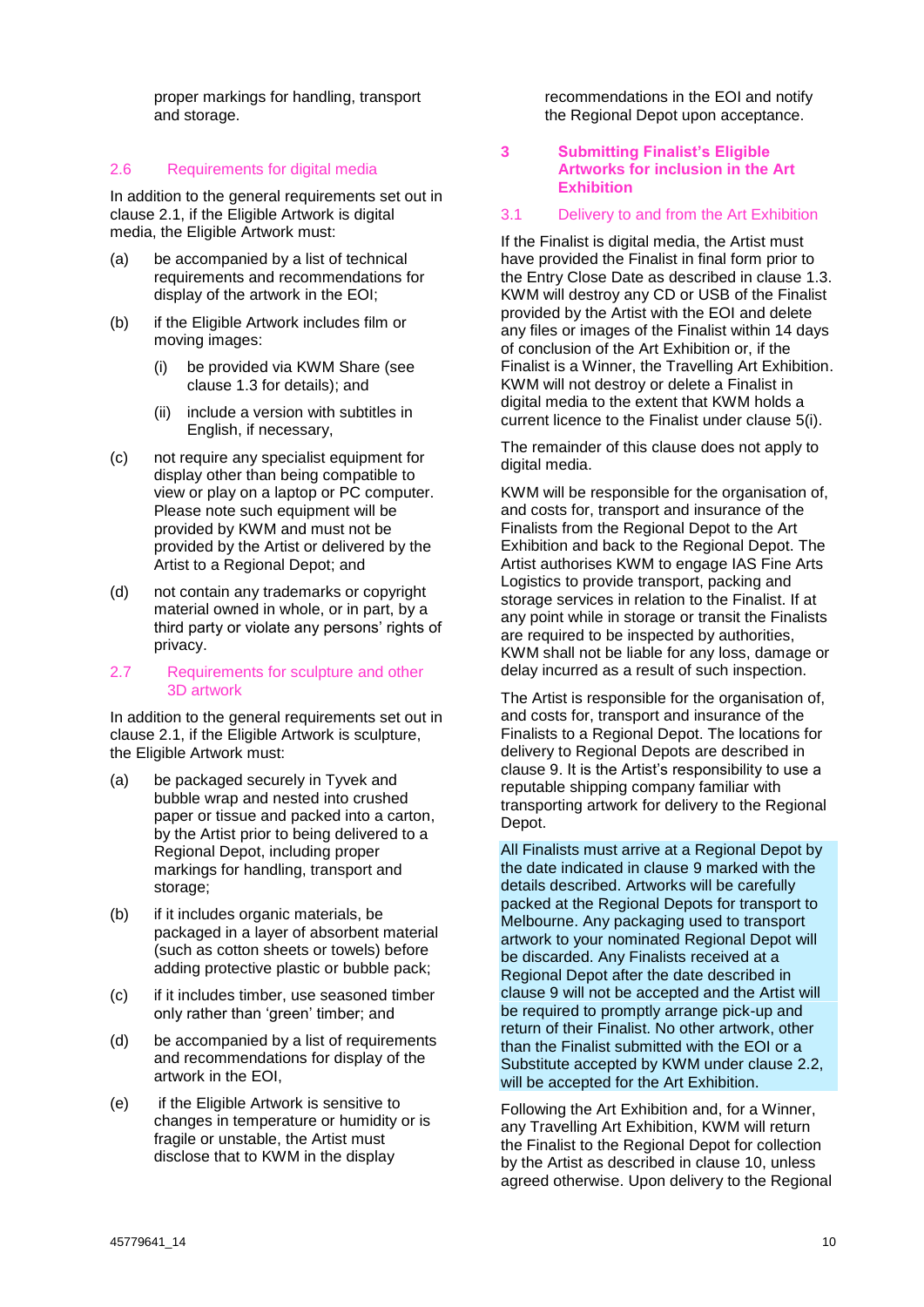Depot, or any alternative agreed delivery point, KWM ceases to be responsible for the Finalist. Artists will be responsible for collection of their Finalist work from the Regional Depot.

If the Finalist is sold prior to or during the Art Exhibition:

- (a) any sale of the Finalist by the Artist must be subject to the:
	- (i) Finalist completing the Virtual Art Exhibition, Art Exhibition and the Travelling Art Exhibition, if it proceeds; and
	- (ii) purchaser authorising KWM to engage IAS Fine Arts Logistics and any other appropriate logistics provider to provide transport, packing and storage services in relation to the Finalist;

unless a Substitute is accepted under clause [2.2\(b\);](#page-8-0) and

(b) if the Finalist is a non-digital artwork and the Travelling Art Exhibition does not proceed or if the Finalist is not a Winner, the Artist or Artist's agent is responsible for negotiating with the purchaser the collection of the Finalist from the Victorian Regional Depot of IAS Fine Arts Logistics within 14 days of the conclusion of the Art Exhibition, unless agreed otherwise. KWM will not be liable for any insurance, storage or delivery costs for Finalists which are not collected within that time.

# <span id="page-10-0"></span>3.2 Travelling Art Exhibition

If the Finalist is a Winner, it may, at King & Wood Mallesons' discretion:

- (a) travel to each of the King & Wood Mallesons' offices around Australia and be displayed there; and / or
- (b) travel to King & Wood Mallesons' offices in Hong Kong, Singapore and the People's Republic of China and to the KWM Art Centre in Beijing and be displayed there,

for up to 18 months following the closure of the Art Exhibition (the "**Travelling Art Exhibition**").

Upon conclusion of any Travelling Art Exhibition, the Winner will then be returned to the Regional Depot for collection by the Artist in accordance with clause [3.1,](#page-9-1) unless agreed otherwise with the Artist.

KWM will be responsible for the organisation of, and costs for, transport, insurance and customs duties and taxes (if any) for the Winners in connection with the Travelling Art Exhibition. The Artist authorises KWM to engage IAS Fine

Arts Logistics and / or any other appropriate logistics provider to provide transport, packing and storage services in relation to the Winner. If at any point while in storage or transit the Winners are required to be inspected by customs or government authorities, KWM shall not be liable for any loss, damage or delay incurred as a result of such inspection.

The Artist agrees and acknowledges that the Winners may be detained in customs and / or quarantine during any import or export of the Finalist between Australia, Hong Kong, Singapore and the People's Republic of China. If that detention results in the Travelling Art Exhibition extending beyond 18 months following the closure of the Art Exhibition, or if the Travelling Art Exhibition is extended for any other reason, and the Winner has not been sold by the Artist, KWM will pay the Artists an artist loan fee in accordance with Table 6 of Clause 7.3.4 NAVA (National Association for the Visual Arts) Code of Practice for the period the Travelling Art Exhibition is so extended.

If a Winner is sold during the Travelling Art Exhibition by the Artist that sale must be subject to the Winner completing the Travelling Art Exhibition. The Artist must promptly notify KWM of any such sale. Upon conclusion of the Travelling Art Exhibition, the Artist must arrange for collection of the Winner by the purchaser. KWM will not be liable for any insurance, storage or delivery costs for Winners which are sold, unless agreed otherwise. If so agreed, the Artist must procure the authorisation of the purchaser for KWM to engage any third party supplier of such services.

### 3.3 Further requirements of Eligible **Artworks**

Each entry must comply with the requirements of Eligible Artworks of that type in accordance with clause [2.](#page-7-0) If, on receipt by KWM, an entry does not comply with these requirements or is not the artwork that was represented in the EOI or has been altered or amended in any way, then KWM reserves the right to disqualify that artwork and may request that the Artist promptly organise collection of the artwork from the Regional Depot.

# 3.4 Insurance

KWM is only responsible for insurance of the Finalists from the time they are accepted by the Regional Depot until 14 days following the return of the Finalist to the Regional Depot or delivery to an alternative different delivery point agreed with KWM. In the event that a Finalist is damaged, but able to be repaired by the Artist, KWM will only cover the cost of repair and depreciation (if any).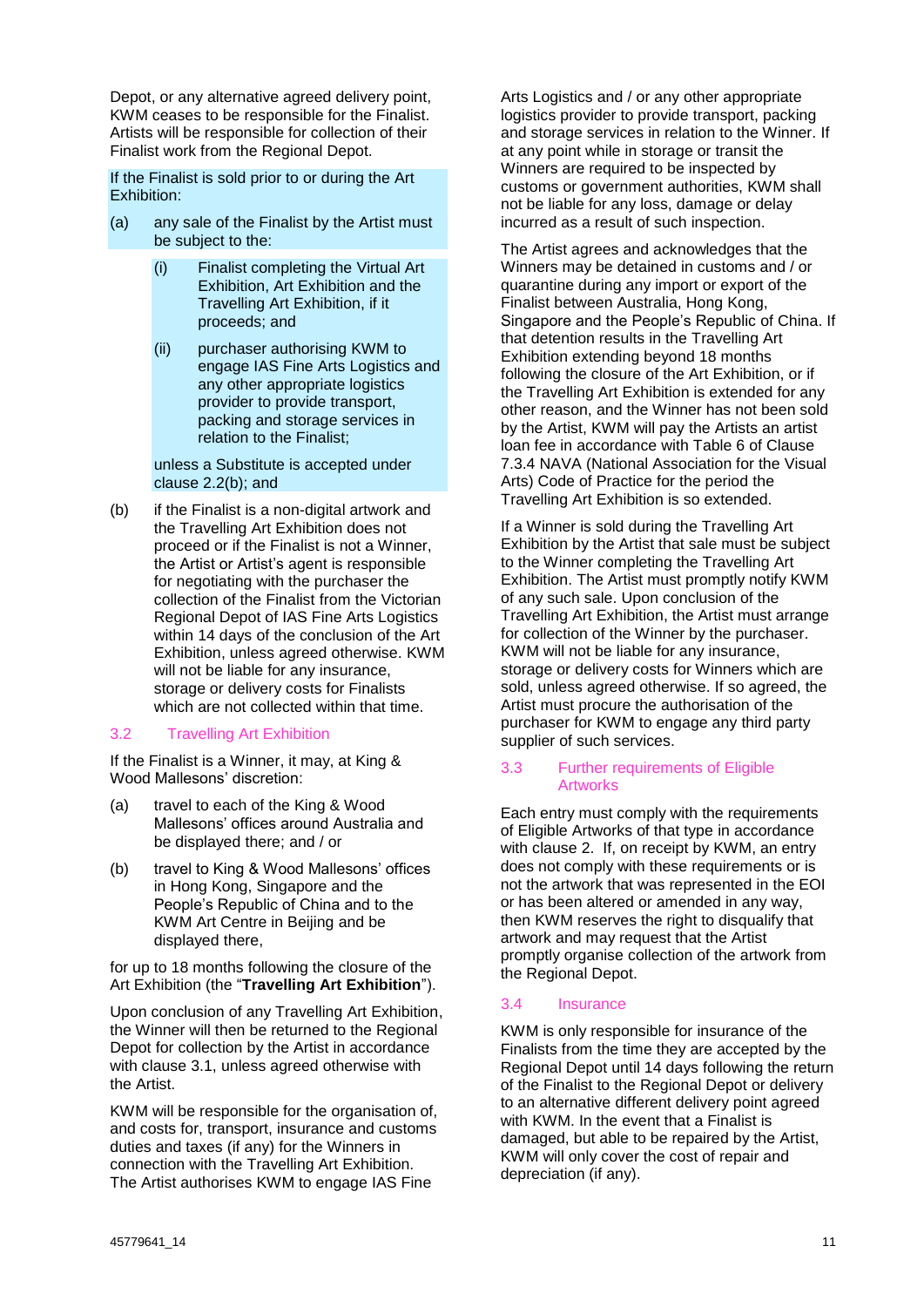# **4 Awards**

### 4.1 The format and nature of the Awards

We have temporarily modified the format of the awards in 2020, in response to the far-reaching effects of COVID-19. There will be six (6) awards announced as part of this Art Exhibition.

There will be the King & Wood Mallesons Contemporary First Nations Art Award, the VIC Local Artist Award, the People's Choice Award and three additional Highly Commended Awards.

| Award                                                                   | Prize<br>money |
|-------------------------------------------------------------------------|----------------|
| King & Wood Mallesons<br><b>Contemporary First Nations Art</b><br>Award | \$20,000       |
| VIC Local Artist Award                                                  | \$5,000        |
| <b>Highly Commended Award</b>                                           | \$2,000        |
| <b>Highly Commended Award</b>                                           | \$2,000        |
| <b>Highly Commended Award</b>                                           | \$2,000        |
| People's Choice Award                                                   | \$1,000        |

In addition to the cash element of each Award, the Award will also include the following travel and accommodation elements in relation to the Art Exhibition in July 2021:

#### **King & Wood Mallesons Contemporary First Nations Art Award** consists of:

- (a) Cash element: \$20,000.00 cash.
- (b) Travel and accommodation elements:
	- (i) if Winner is resident outside VIC, return economy flights for Winner and a support person from Winner's nearest Australian capital city to Melbourne departing on 11 July 2021and returning on 13 July 2021;
	- (ii) if Winner is resident in rural Victoria, return economy regional flights for Winner and a support person from Winner's nearest regional centre or other appropriate transport to and from Melbourne departing on 11 July 2021 and returning on 13 July 2021;
- (iii) transfers to/from relevant Melbourne airport;
- (iv) two tickets to the awards night of the Art Exhibition on 12 July 2021 for the use of the winning Artist and their support person;
- (v) two nights' accommodation in Melbourne on 11 July 2021 and 12 July 2021 for the winning Artist and their support person; and
- (vi) reasonable meal allowances.

The travel and accommodation elements will be purchased by KWM and provided to the winning Artist.

The **VIC Local Artist Award** consists of:

- (a) Cash element: \$5,000.00 cash.
- (b)Travel and accommodation elements:
	- (i) if Winner is resident in rural Victoria, return economy regional flights for Winner and a support person from Winner's nearest regional centre or other appropriate transport to and from Melbourne departing on 12 July 2021and returning on 13 July 2021;
		- (ii) transfers to/from relevant Melbourne airport;
		- (iii) two tickets to the awards night of the Art Exhibition on 12 July 2021 for the use of the winning Artist and their support person;
		- (iv) one nights' accommodation in Melbourne on 12 July 2021 for the winning Artist and their support person; and
		- (v) reasonable meal allowances.

The travel and accommodation elements will be purchased by KWM and provided to the winning Artist.

The three (3) **Highly Commended Awards** each consist of \$2,000.00 cash. Each of the Winners of a Highly Commended Award will also be given two tickets to the awards night of the Art Exhibition on 12 July 2021 for the use of the Winner and their support person.

The **People's Choice Award** consists of \$1,000 cash in prize money.

If any of the Winners are a collaborative Eligible Artwork, the cash prize will be divided equally amongst each of the Artists participating in the collaborative Eligible Artwork and, if the Award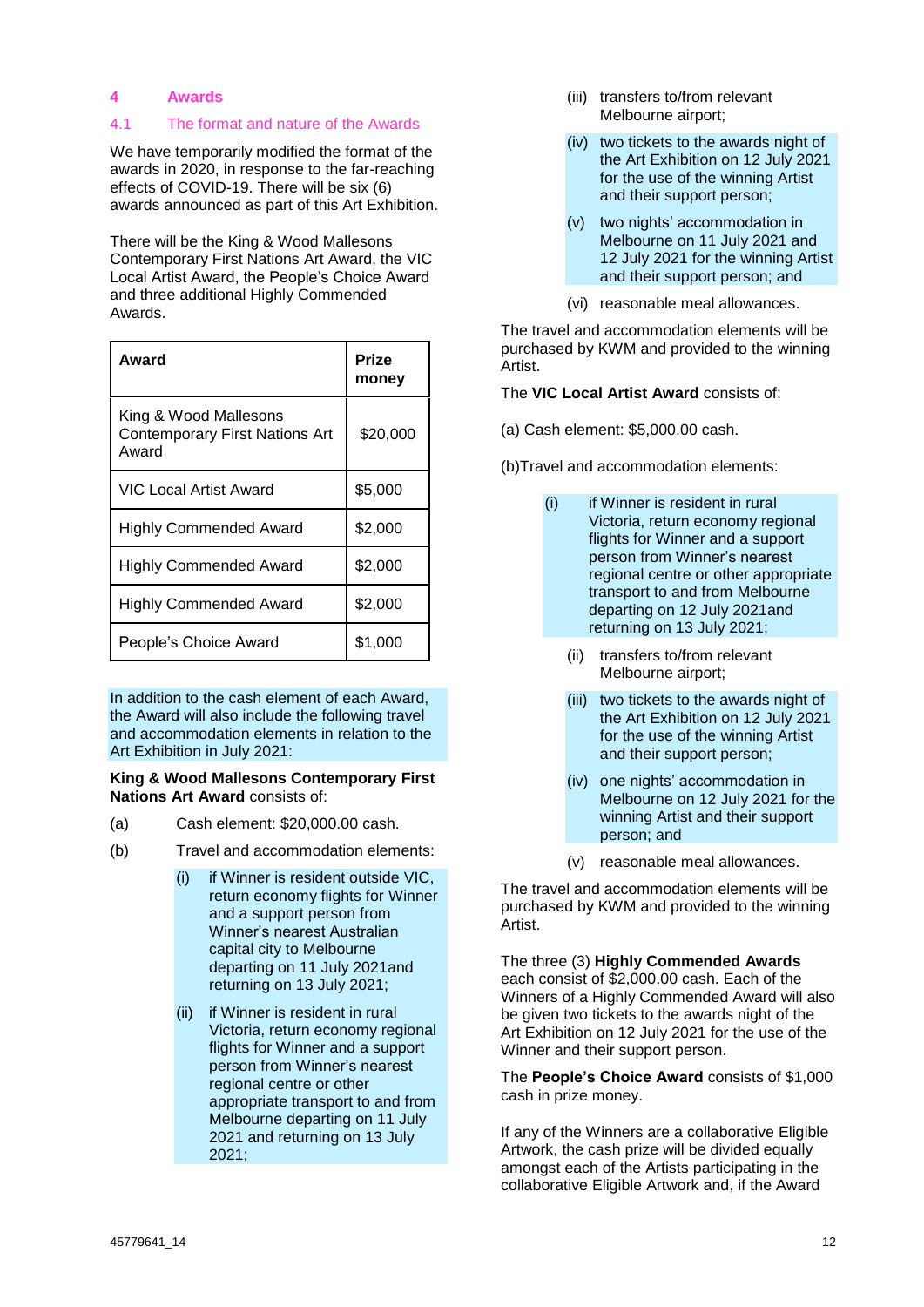includes tickets, up to two of the Artists (rather than an Artist and their support person) may attend the Art Exhibition. The Artists must agree amongst themselves which two of them will attend.

- 4.2 Delivery of Awards
- (a) **Travel and accommodation elements:**  The Winners will travel on the dates specified above and must contact KWM to arrange travel bookings by 1 July 2021. Travel and accommodation elements of the prize are not transferrable and are not redeemable for cash.
- (b) **Cash element**: The cash elements of the King & Wood Mallesons Contemporary First Nations Art Awards, the VIC Local Artist Award and the 3 Highly Commended Awards will be deposited by electronic funds transfer to the Winners' nominated bank account/s within 10 business days of 3 November 2020. The cash element of the People's Choice Award will be deposited by electronic funds transfer to the winning Artist's nominated bank account/s within 10 business days of the announcement of the Winner on 25 November 2020.

# 4.3 General Award terms

- (a) Other than as described in these Terms and Conditions, all ancillary costs including but not limited to travel insurance, taxes, meals and drinks (beyond the allowance provided to the Winners of the King & Wood Mallesons Contemporary First Nations Art Award or the VIC Local Artist Award), transport, transfers, spending money and any other expenses incurred as a consequence of the Eligible Artwork being selected as a Finalist or receiving a prize or award are the sole responsibility of the Artist.
- (b) If any prize or award becomes unavailable for reasons beyond KWM's control, other than the travel and accommodation elements being forfeited if the Art Exhibition is held digitally, KWM may substitute a prize or award of equal or greater value.
- (c) All reasonable attempts will be made to contact the Winners. If a Winner does not claim their prize or award within 10 days of being notified, their entry will be deemed invalid and KWM may award their prize or award to the next best entry as determined by the Judges.
- (d) All prizes and awards are nonacquisitive.
- (e) Prize money for any award is inclusive of GST (if any).
- (f) KWM will obtain bank account details by phone or email from the winning Artist or his / her / their agents when KWM notifies them of the prize or award and will make payment into the nominated account/s.

## <span id="page-12-0"></span>**5 Publicity and use of Eligible Artwork**

- (a) The Artist must own the copyright in the Eligible Artwork.
- (b) The Artist grants to KWM a nonexclusive licence to use and modify the content and information provided in the EOI or in a video provided by the Artist (including editing, cropping, retouching any part of the Artist's biography, statement, photograph or image of the Eligible Artwork) for promotional and publicity purposes in connection with this competition, including display in the Virtual Art Exhibition on [https://www.kwmatsiartaward.com/,](https://www.kwmatsiartaward.com/) the Art Exhibition and, if applicable, the Travelling Art Exhibition, without any further fee or compensation other than that provided for in clause [3.2](#page-10-0) including print and online, for catalogues, future marketing material and for archival purposes. If requested by KWM, the Artist agrees to sign any further documentation required by KWM to give effect to this arrangement.
- (c) The Artist grants to KWM a nonexclusive licence to use and modify any photographs, film or images of Eligible Artworks, made by the Artist, the Artist's agent, KWM or any other person authorised by KWM, for promotional and publicity purposes in connection with this competition, the Virtual Art Exhibition, the Art Exhibition and, if applicable, the Travelling Art Exhibition, without any further fee or compensation, including print and online, for catalogues, future marketing material and for archival purposes. If requested by KWM, the Artist agrees to sign any further documentation required by KWM to give effect to this arrangement.
- (d) At the Virtual Art Exhibition, Art Exhibition, Travelling Art Exhibition and in all reproductions of the Eligible Artwork, KWM will display a copyright notice that includes the Artist's name,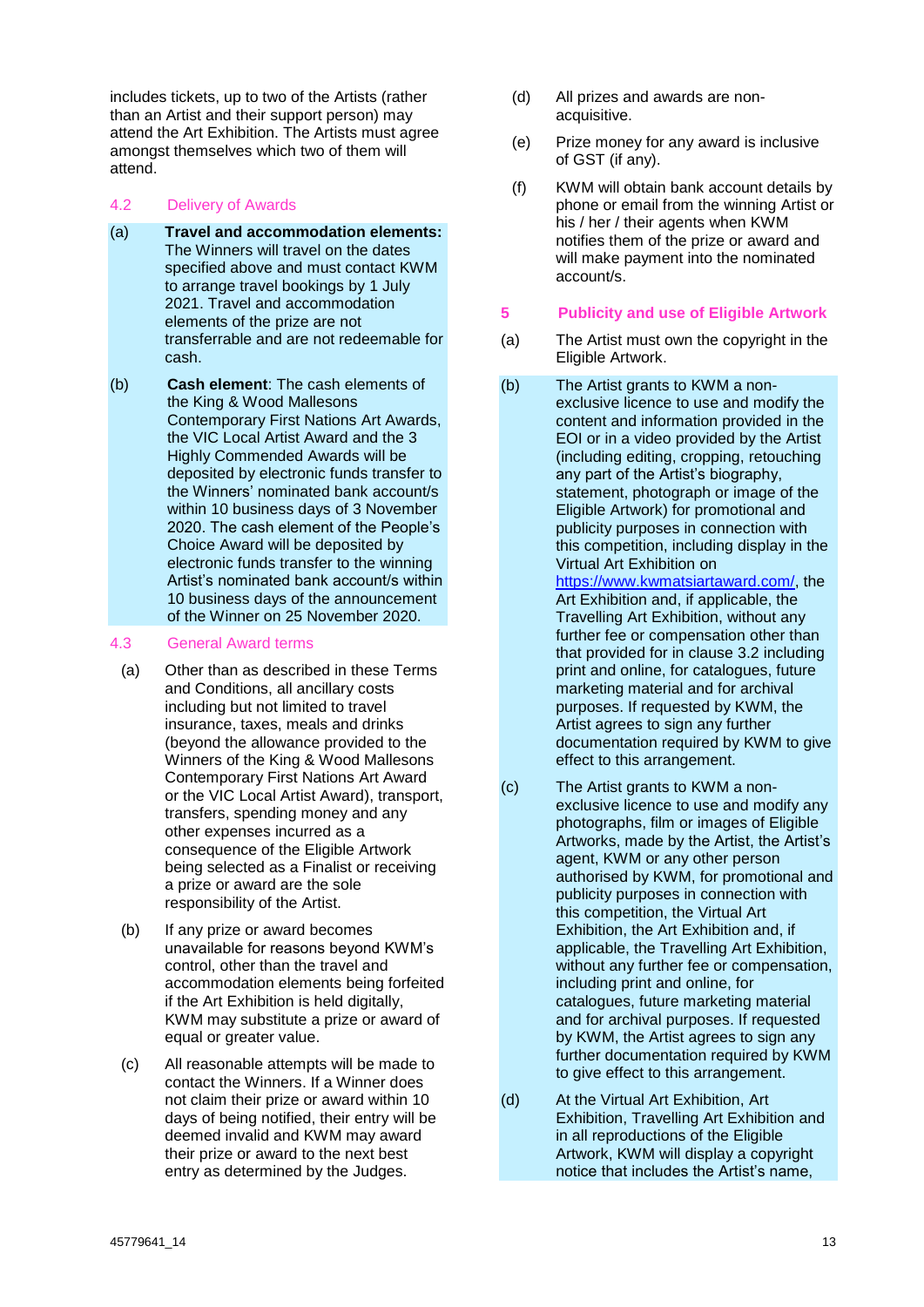the year that the Eligible Artwork was created, and the medium of the Eligible Artwork.

- (e) If the Eligible Artwork embodies traditional ritual knowledge as notified by the Artist in the EOI, KWM will display the Notice of Custodial Interest specified in the Artist's EOI in a reasonably prominent position with the Eligible Artwork.
- (f) Finalists grant to the fortyfivedownstairs a non-exclusive licence to use photographs, images, film or a sample of their Eligible Artwork from the Art Exhibition in documents limited to circulation within the fortyfivedownstairs and display on the fortyfivefownstairs website and for distribution to the fortyfivedownstairs mailing lists for the purpose of highlighting or promoting the Art Exhibition and associated events, providing suitable acknowledgement is given to any Artist whose work/s are published or reproduced in such media.
- (g) The Finalists grant to KWM a nonexclusive licence to use photographs, images, film or a sample of their Eligible Artwork and other content and information provided in the EOI or otherwise by the Artist in the Virtual Art Exhibition / from 7 September 2020 until up to 14 days after the conclusion of the Art Exhibition. KWM will not destroy or delete a Finalist to the extent that KWM holds a current licence to the Finalist under clause [\(i\)](#page-13-0)
- (h) Each Artists acknowledges that:
	- (i) the Virtual Art Exhibition will be displayed at [https://www.kwmatsiartaward.com](https://www.kwmatsiartaward.com/)
	- (ii) the Art Exhibition will be held in fortyfivedownstairs, which is a public gallery; and
	- (iii) the Travelling Art Exhibition, if it proceeds, will be displayed in public locations,

and that KWM has no ability to prevent members of the public from copying, photographing or filming any Eligible Artwork during the Virtual Art Exhibition, Art Exhibition or the Travelling Art Exhibition, including during any event which may be held at those display locations.

<span id="page-13-0"></span>(i) In the event that the Artist is a Winner of the King & Wood Mallesons Contemporary First Nations Art Award,

VIC Local Artist Award, Highly Commended Award or People's Choice Award each Artist consents to KWM using their name, photograph, image, film or sample of the Eligible Artwork, biographical information, Artist's statement, image and/or voice in any media until 31 December 2022 without remuneration for the purpose of promoting this competition (including any outcome) and any further First Nations art competitions, its KWM Community Impact program and/or promoting KWM's Stretch RAP and its associated activities. If requested by KWM, the Artist agrees to sign any further documentation required by KWM to give effect to this arrangement.

(j) KWM acknowledges that in the event of an Artist's death after the submission of an EOI, the subsequent display of the Artist's likeness may be culturally inappropriate and, upon notification of the Artist's death and receipt of a request to do so from the Artist's family or agent, agrees to remove from display, to the extent reasonably practicable, any likeness or images of the Artist.

# **6 Art Exhibition**

6.1 Time and display for Art Exhibition

The Finalist's Eligible Artwork or a Substitute accepted under clause [2.2](#page-8-2) must be available for showing for the entirety of the Art Exhibition and the Travelling Art Exhibition.

# 6.2 Curatorial Team

The Exhibition will be curated by Sarah Cox. For all curatorial specific enquiries, Artists may contact Sarah directly by **email to**: [kwmatsiartaward@au.kwm.com,](mailto:kwmatsiartaward@au.kwm.com) **Attention:**  Sarah Cox.

# 6.3 Sale of Finalist's Eligible Artwork

The Artist may indicate in the EOI if the Artist is interested in selling the Eligible Artwork should they be selected as a Finalist.

By indicating that the Artist is interested in selling the Eligible Artwork, the Artist consents to KWM providing to any interested purchaser the Artist's (or their agent's) contact details, including their name, email address and mobile phone number.

Any sale of the artwork during the:

(a) Virtual Art Exhibition must be arranged between the Artist (or their agent) and the prospective purchaser directly. KWM will forward purchaser enquiries to the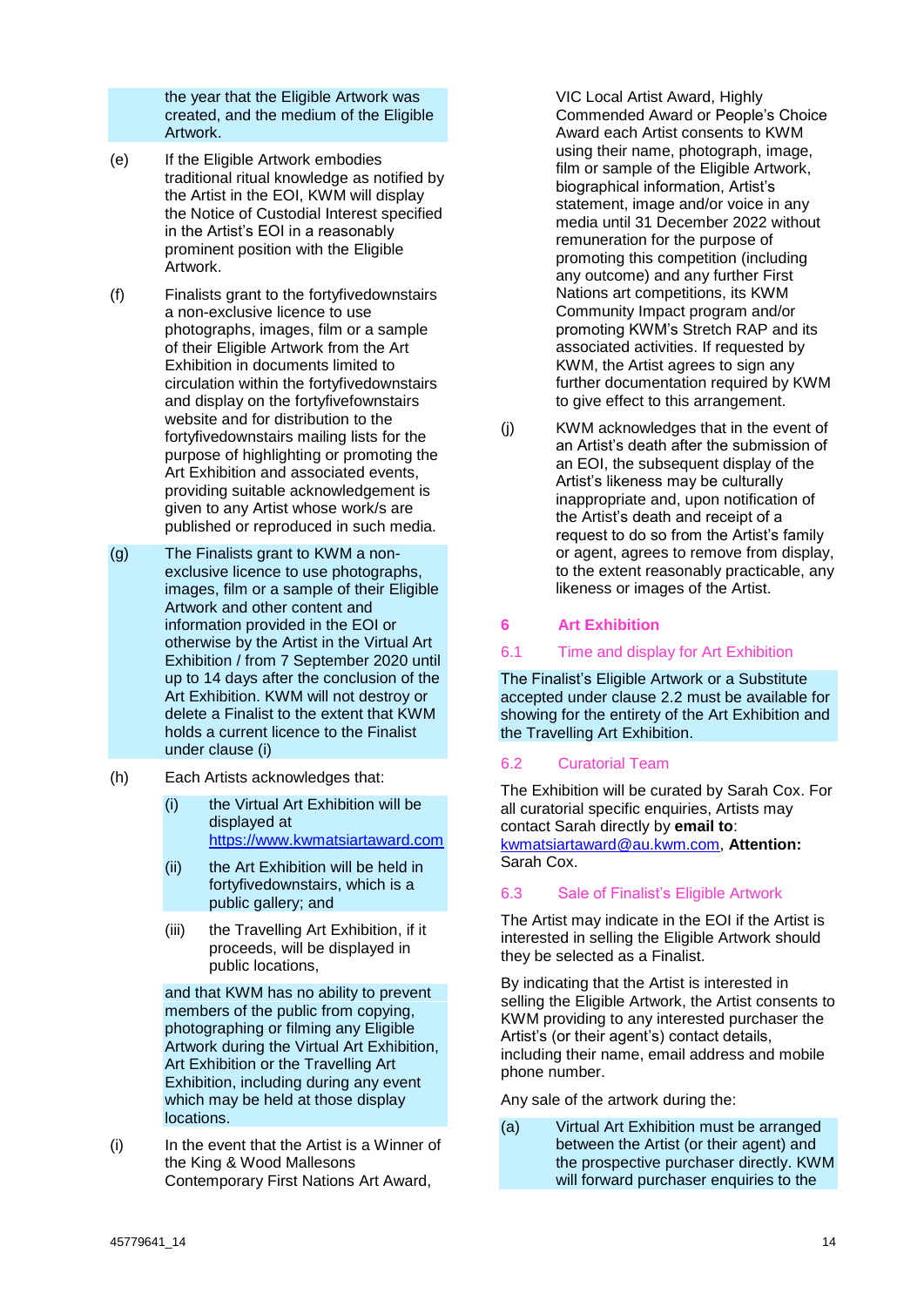Artist (or their agent) only. KWM will not be responsible for sales processing or the sale; or

(b) Art Exhibition must be arranged between the Artist (or their agent) and the prospective purchaser through fortyfivedownstairs. KWM will not be responsible for sales processing or the sale. KWM will provide contact details of the Artist and/or their agent to fortyfivedownstairs who will assist the prospective purchaser to finalise the sale transaction. The Artist acknowledges that the Eligible Artwork must remain part of the Art Exhibition and, if applicable, the Travelling Art Exhibition.

KWM will not take any fee or commission in connection with any sale of the artwork.

The Artist (or their agent) must promptly notify KWM of any sale of the Finalist and the transfer of ownership of the Finalist, such sale being subject to clauses [3.1](#page-9-1) and [3.2.](#page-10-0)

KWM may request sales figures for the sale of any Finalist during the Virtual Art Exhibition, Art Exhibition and the Travelling Art Exhibition, and may share those figures with fortyfivedownstairs and with KWM's clients as part of the evaluation and promotion of the KWM Community Impact program. The Artist is under no obligation to disclose any such sale figure.

# **7 Privacy**

Details of entries remain the property of KWM and will be collected and used for the purposes of conducting this competition (which may include disclosure to third parties for the purpose of processing and conducting the competition) and for promotional purposes surrounding this competition.

Personal information provided by the Artist to KWM will be kept in accordance with KWM's privacy policy. The policy is available at www.kwm.com/en/privacy-statement.

By entering this competition Artists consent to the use of their information as described and agree that KWM may use this information, or disclose it to other organisations that may use it, in any media for future promotional purposes without any further reference or payment to the Artist.

Artists may access and request correction of their personal information or make a complaint by contacting the Privacy Officer at Privacy.Officer@au.kwm.com.

# **8 General conditions**

- (a) KWM reserves the right to request verification of age, identity, clan or nation group, residential address of Artists and any other information from Artists relevant to entry into or participation in this competition. KWM reserves the right to disqualify any individual who provides false information, fails to provide information, is in breach of these conditions, provides an entry that is offensive or otherwise inappropriate in the opinion of KWM or fortyfivedownstairs.
- (b) Other than as described in these Terms and Conditions, KWM is not responsible or liable for any loss, damage or injury suffered or sustained (even if caused by negligence) by any Artist as a result of the conduct of any third party supplier, (including without limitation fortyfivedownstairs, any courier or delivery company, any Artist's agent, art gallery or art centre), any customs or government authority or otherwise as a result of the Artist participating in this competition, accepting and/or using a prize, except for any liability which cannot be excluded by law. Nothing in these conditions restricts, excludes or modifies or purports to restrict, exclude or modify any statutory consumer rights under any applicable law including the Competition and Consumer Act 2010 (Cth).

# <span id="page-14-0"></span>**9 Delivery to Regional Depots**

This clause does not apply to digital media entries.

All Finalists will be notified as soon as possible of the updated dates at which they must submit their Eligible Artwork to a Regional Depot or collection point operated by IAS Fine Art Logistics. The updated cut-off dates will approximately be May – June 2021 and will vary for each Regional Depot or collection point. .

The following information must be provided with the Eligible Artwork at the time of its delivery to the Regional Depot:

- (a) Artist/s name; and
- (b) Eligible Artwork name.